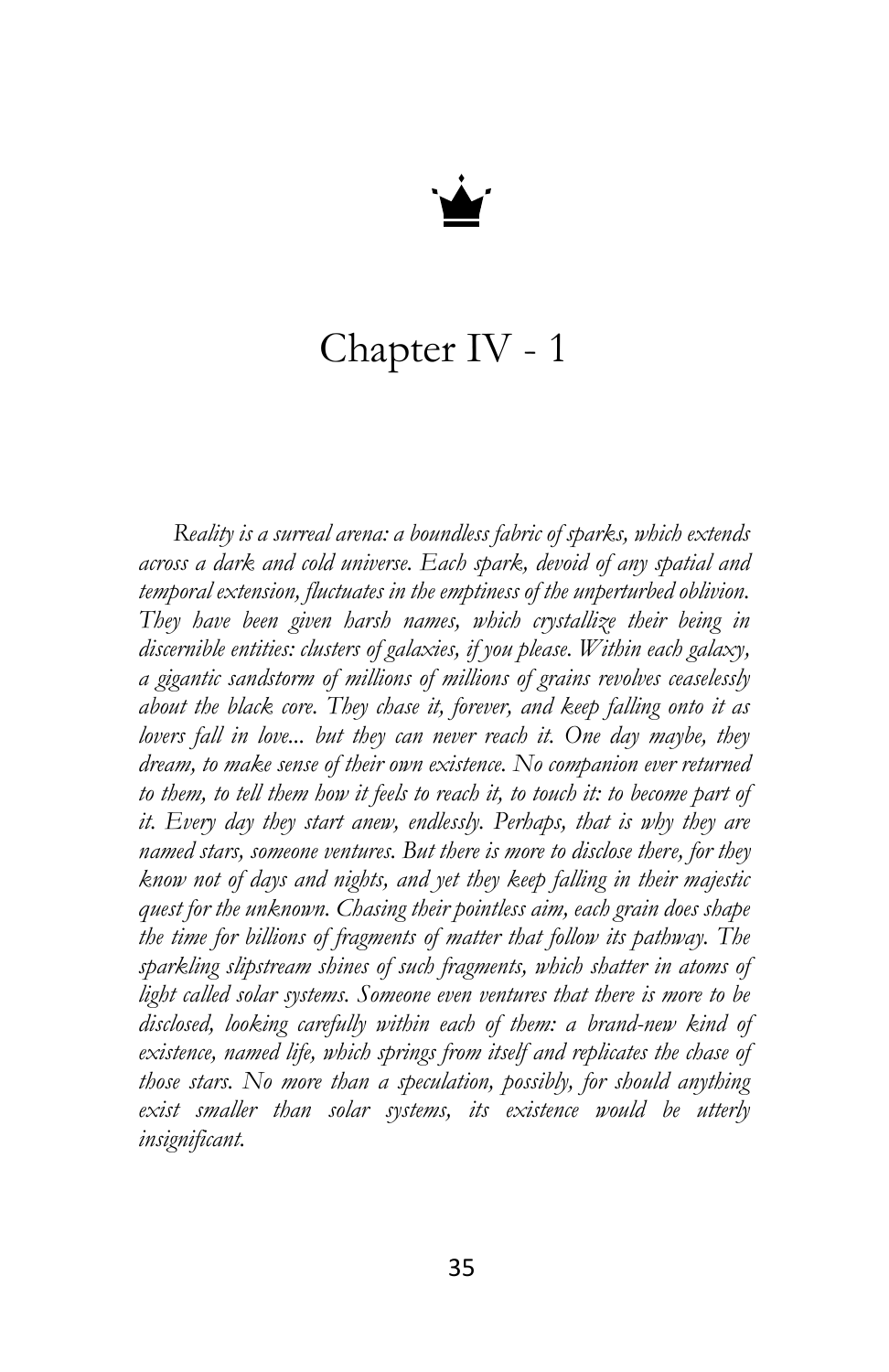"Run, U, run! To that rock, fast!" "I... I cannot run more... I'm tired!" "Come on, we rest there!"

You had run for a long distance without turning back, without saying a word. Exhausted, Ujana slows down panting heavily: you run back and lift him up by his shoulder, until you are both covered behind a large rock mass. Fortunately, only the sparkling ocean and the sky at night stand out behind him.

"What h... what happened, why did we... hmpf... run away?"

"There's something there, in the woods, I've seen it. It was scary, it ate my stuff and... it was near, so... so I..."

"But what did you see?"

"I... I don't know! OK, I didn't see it clear, I felt it, I heard some noise between the trees and there was a mess on the ground, on my bike, everywhere..."

"Really? So scary... Did it follow us?"

"No, I think no" – you reply hesitant, while standing up to have a look beyond the rock.

"And what if it follows us? What do we do?"

"It will not come here; it would be already around…"

"Are you sure? I'm scared and I'm too tired to run."

"Yes don't worry, it's all OK, we are safe."

"And how will we do now with the bike? Do you want to...?" "Oh, right, the bike..." – you grumble – "No, I don't want to

go back, I don't know what's there but it's really scary."

"..." – he looks down in sign of resignation.

"I'm sorry U, that we went back and we didn't take it, I'm really sorry... I couldn't know that before."

"It's  $OK$ ." – he smiles – "What do we do now?"

"Now... Well, we can't go back anymore so let's move on to the lighthouse, to find your relatives. Is that OK for you?"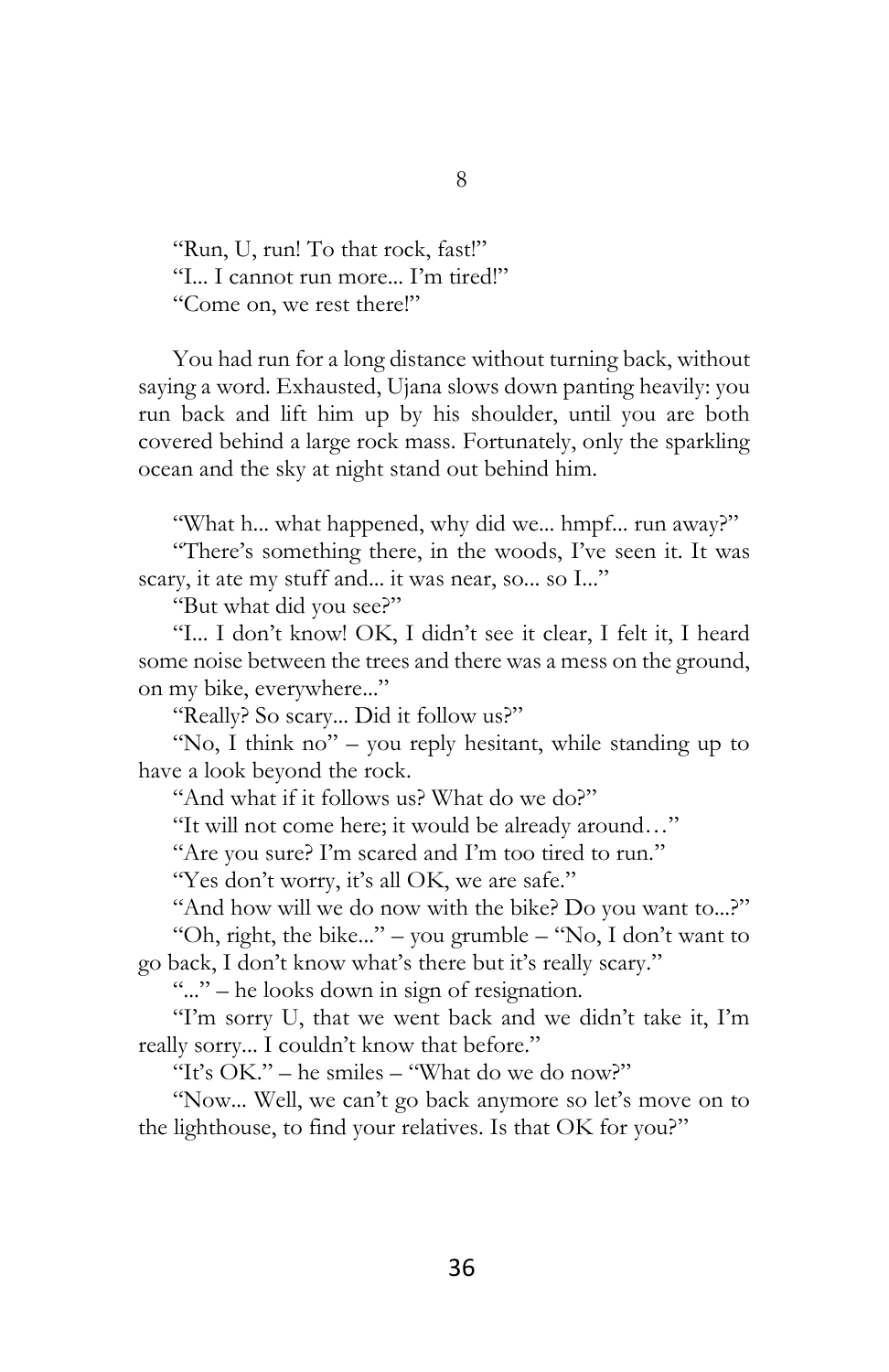With these words, you both leave the massive rock mass and head back to the lighthouse. You push the child to move rapidly in front of you, without ever turning back, while you carefully monitor the surrounding area. You feel you are doing everything all right, but that ultimately there is not much under your control.

Luckily, only a few minutes later, the beach becomes larger and flatter, keeping you far from the woods and with a broader line of view, which is reassuring. Soon you get back to the point where you had stopped and you rapidly leave it behind, pleased and with no hesitation. Ahead, the landscape remains seemingly unchanged, with bushes and dunes that draw your attention every now and then. Ujana walks fast next to you, sometimes looking down at his feet, sometimes all around. He seems determined to reach the tower but his silence and eyes, immersed in his thoughts, seem to go in the opposite direction.

"Hey, are you  $OK?$ " – you ask – "You're too silent."

"Uh, yes, sorry. I'm fine thanks."

"Sure? You look thoughtful."

"Yes yes, thanks. I was thinking about what we found there." "Really? I'm sorry it scared you." – you smile – "Look, it will be all right: we've walked for a while and it's very pleasant here, with this view on the coast and this fresh wind!"

"You think? But how can you be sure?"

"Well... because we are far from the woods, and the animals that are awake will not trouble themselves to bother us. No?"

"Animals? Which animals?"

"I don't know... any animal?"

"Ah, no... not about that. I was thinking about my place..."

"Your place?"

"Yes, my place, you remember no? With all those trembling lights. I can't really understand what I saw."

"Ah, those lights, you're still thinking about it!" – you say loud, disclosing a sincere surprise – "What is so special about it? Really, I can't understand it."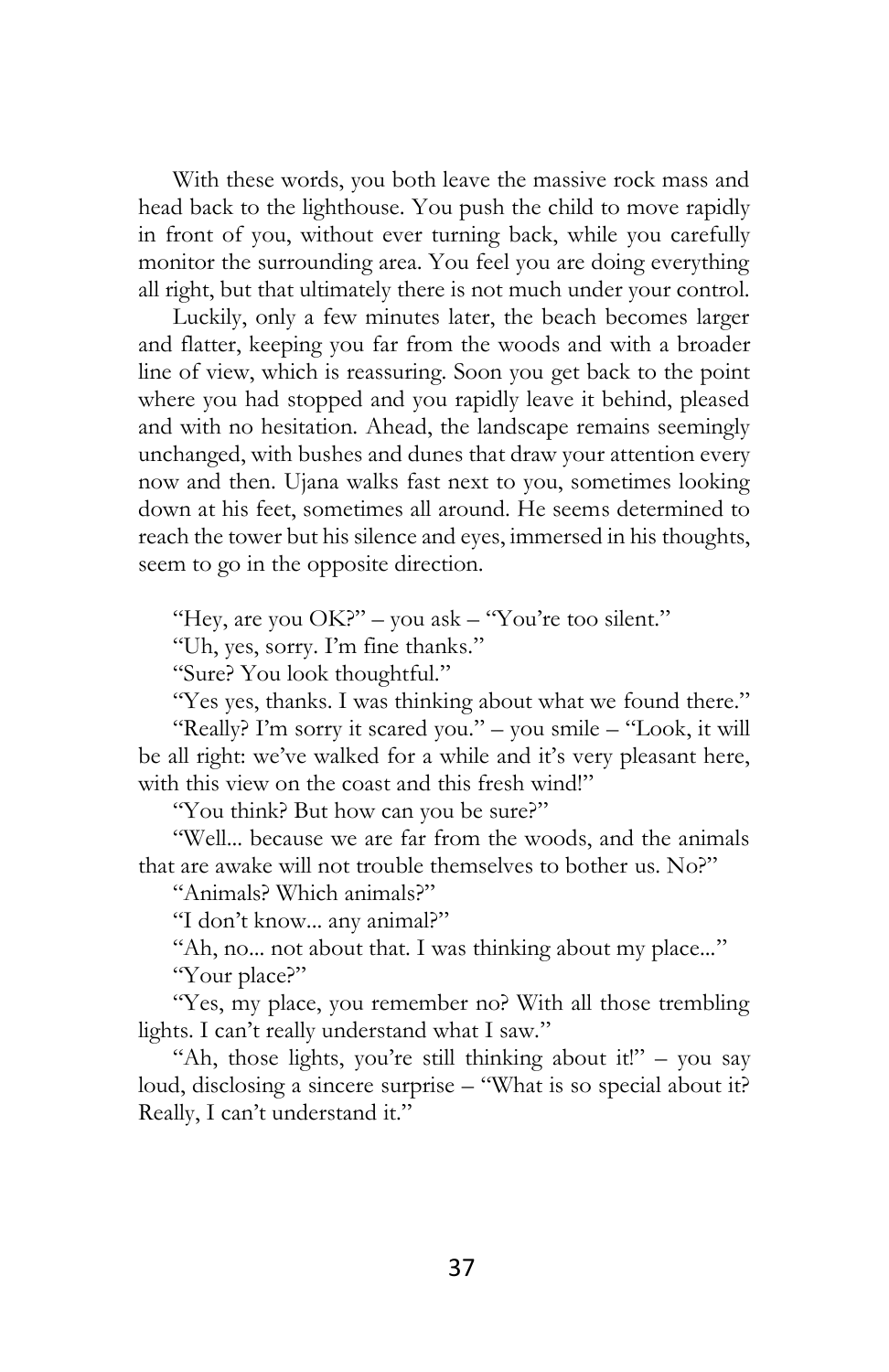"Why not? I told you, mom would not illuminate that side... I mean, there's no road from the top of the hill, so why should I come from there?"

 $(0, 0)$ 

"You see, isn't it strange?"

"Well, I can't say for sure since I've never seen it but, as I said, from this far it's easy to misjudge it."

"Maybe, but why would she... you see what I mean?"

"Yes, I think so" – you reply compliant to reassure him – "but you remember the explanation I gave for that."

"What explanation?"

"That story about the higher temperature in the air... we called it optical illusion: trembling lights, distorted rays... things like that. There's nothing strange about it, nor to worry about!"

"Ah yes, I remember it. But who made this illusion?"

"Who, you ask? Come on, no one made it!" – you laugh – "It just happens, it's natural... nothing extraordinary about it!"

"Natural? You mean, it can happen that one day I go to school and, by chance, on the road I see an optical illusion?" – asks the child, with eyes wide shut by wonder.

"..." – you keep listening, amused by the conversation.

"I remember when my mom made some games with sticks and colors and she called them illusions, or magic... but that time it was her, I saw it! So how can they create themselves here? Can it be... another illusion?"

"No, no, it's not an illusion, illusions exist in... I mean, they're not real, they only trick our mind into believing what we see, even though it's not as it seems. Do you see what I mean?"

 $\sim$  ".

"Hmm, OK, simpler: an illusion is something that in principle is completely normal and explainable but which makes us believe in something that is actually not true."

"Like when I have a fever and I feel cold, but for my parents it's warm?"

"Yes, good example! But some are even better, like mirages or this one: light that trembles and moves... yeah, it all makes sense."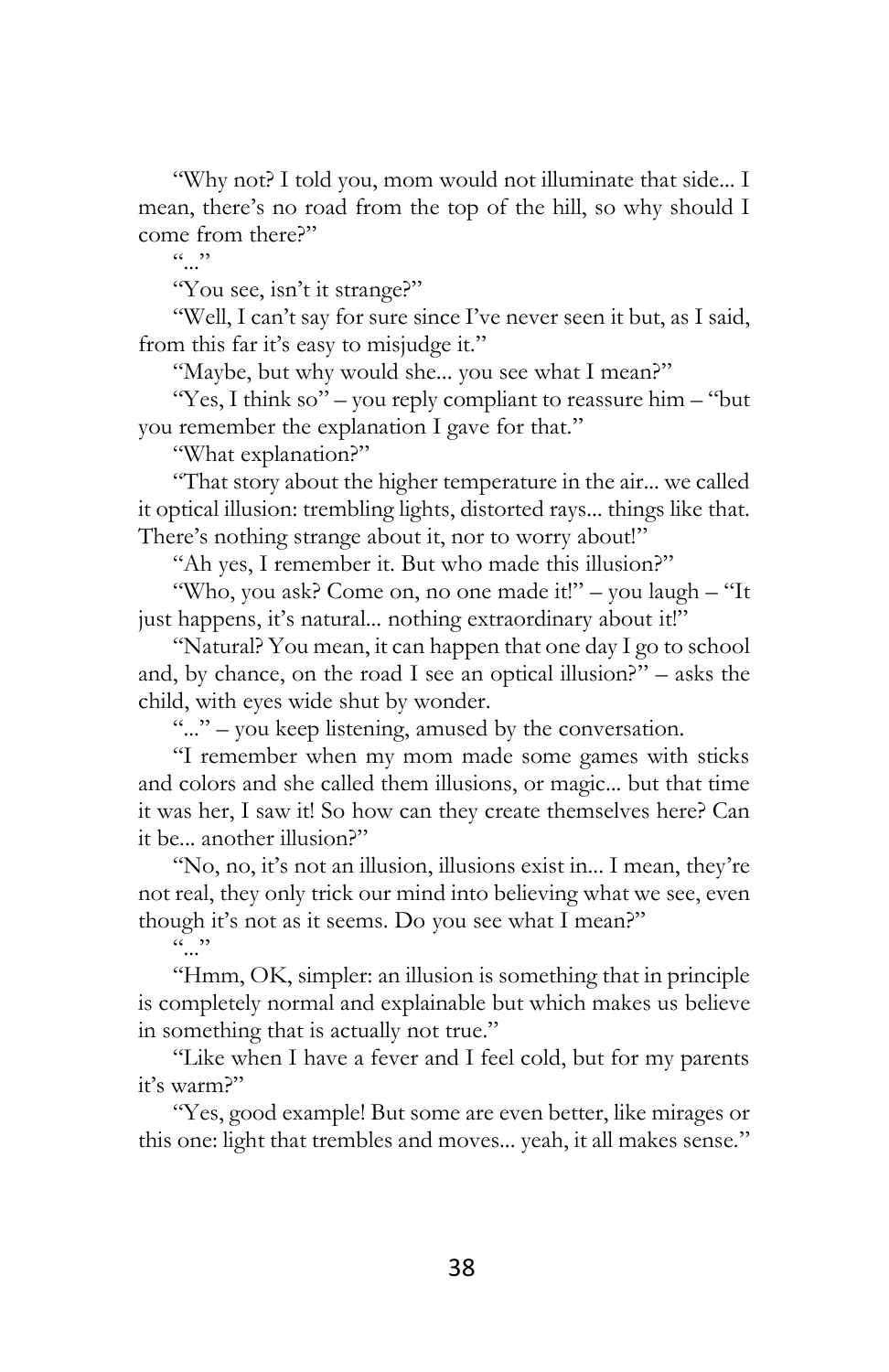"But who makes these illusions? Torches never move like that at home: they've always been where they had to be!"

"Well, in a sense no one. As I said, they just happen... it's how nature works. We can only try to understand it, so that, when we see something, we can guess what happens after."

"You mean, like a fortune teller?"

"Well, not exactly... but you got the idea!"

"I like it!" – he exclaims, amazed by the explanation.

"Yeah, it's great you like it, it's awesome!"

"Yep, and I'm very good at natural philosophy, you know? I'm the first in my class and the best among all my friends!

 $T<sub>m</sub>$  "

"And I like books a lot, especially I like reading them on a tree in summer, when you're alone and no one annoys you and you can disappear from the world and it's all so nice! And when you are on the top, you can see things that you've never seen before, or from another point of view, and I feel like an explorer in search for a new land and it's so cool! And when I'm tired of eating fruits and climbing, I lay on the largest branch and open my book of philosophy, or devotions, to read and see figures. I can stay there one, two, three hours, until my grandpa gets worried that I disappeared. That's so bad, actually... but whenever I can, I always return up there again, I love it so much!"

"I'm glad you like it!" – you smile.

"Yes yes, I like it very much. Last week at school we made an experiment and it was so fun! We measured the volume of liquid that is moved by a sphere when we immerse it: so cool! I was the best, the teacher asked me to help her measure the height of..."

"Ah-ah, I see you like it a lot!"

"Yes yes, I do! And I know all definitions, can you believe? Circles, squares, everything! I know how to measure distances, how to simplify long expressions, how to do operations... I'm always the fastest" – he continues enthusiastic – "and I've even discovered a trick to solve them faster. Well, my teacher says that it's a bit like cheating but, well, it works almost always so why not? Anyway, I can always do all her exercises and she says I'm very good. You can put me to the test if you like!"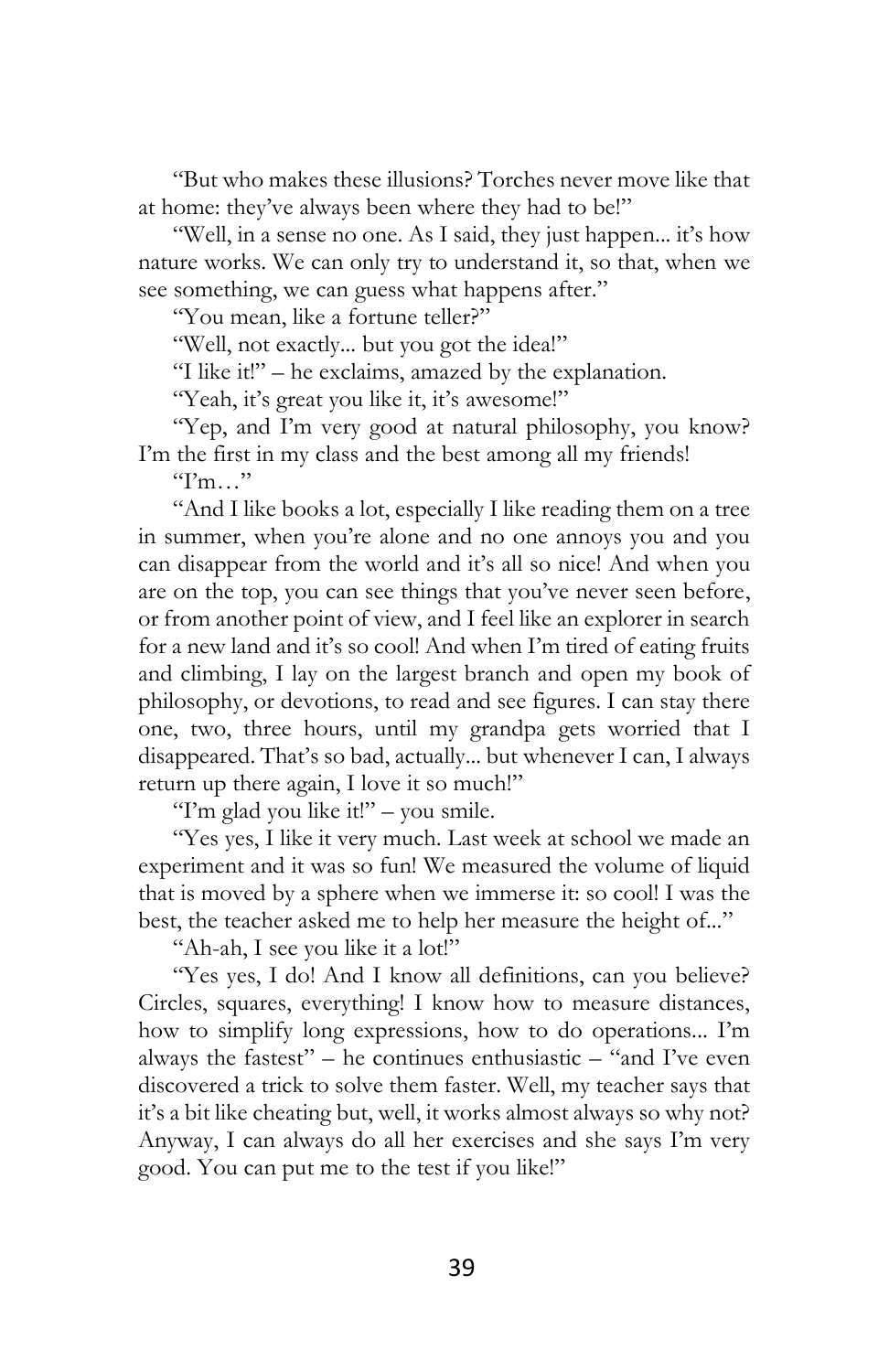"Oh no, I believe you, I..."

"No no, you don't! Let's play, you can ask any... Ah, but my teacher is not here, she cannot tell if it's correct..." – he murmurs with a cute disappointment.

"I said I believe you! I'm sure you're very good at math and I'm very happy about it. I think it's good that you like science, and that you are so passionate about studying."

"Really you are happy and you think it's good?"

"Good? Very good I'd say! It's a great skill for your future. You can build things, understand what you see around you and discover other tricks like that, which will help you in everyday life... which is quite cool, isn't it?"

 $(0, 0)$ 

"What?" – you slow down – "Did I say something wrong?"

"You say it's good that I study it, and I like that, and everyone says I'm good..." – adds Ujana, with a sad look – "but still, I cannot explain that optical illusion we saw. It's so bad... Does it have anything to do with circles, lines or triangles?"

"Well, in a sense yes... but this connection will be clear to you only in a few years, now it's too early, don't worry about it. When you are my age, you will certainly understand why!"

"But I studied all the book this year and there's nothing about things moved by the weather. Were you joking, maybe?"

"Joking, are you crazy? It's all true, of course."

"So, how can you explain it if it's not written in my textbook?"

"Oh well..." – you smile – "there are many books you should read to understand it... More advanced than your textbook, and much harder, but which require everything you learnt so far."

 $(0, 0)$ 

"You cannot expect to know everything from the start, it takes time... but the more books you study, the more you will discover a lot of new beautiful things, just like this optical illusion!"

"You think?" – he asks, wishful – "I hope so. One day, my dad brought home a huge book with beautiful illustrations, really, it was impossible! It seemed English but it was not, with strange symbols and weird figures. Once I opened it and it was full of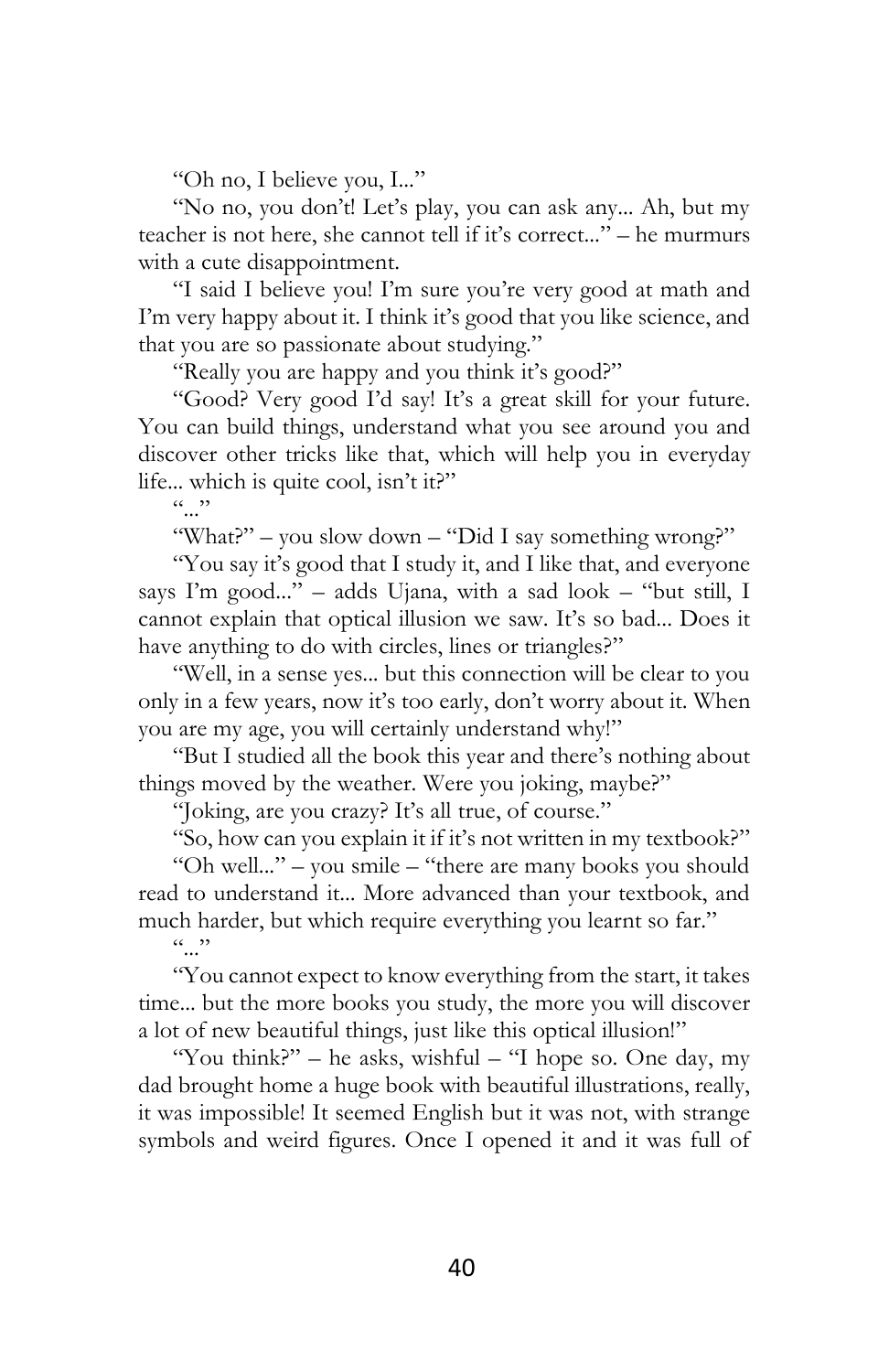impossible drawings. The hardcover was scary too, and the title meaningless... but it was so interesting!"

"Ah nice, you see! That's exactly what I meant. And there are thousands of books of this kind, certainly even more complicated. Still, if you like it and you study more, one day you will understand it all. Can you imagine?"

"No, I cannot, but it sounds so cool!"

Finally, the atmosphere had become very relaxed: the weather ideal and the path, lightened by the bright moon, looked safe ahead of you. You have walked a long distance from where you left the bicycle, much faster than you estimated. With this pace, you believe, it won't take too long to reach the lighthouse.

Meanwhile, you silently check the phone every now and then, trying not to make him notice it. "Still isolated, how come?" – you wonder – "Maybe I should have cleaned it after the rain..." You remember when it fell and you took it out, covered in sand. It didn't draw your attention at that point but now, with no signal... Thoughts like these fill up your mind while the child keeps talking and talking, happily, as if nothing bad had happened. That is why you finally give up with it, once you realize that it was only making you nervous. Indeed, everything was going perfectly so far. As you said, experiences like this happen once in a lifetime so you try to live it as much as possible. Both for you and your new friend.

"Hey, what are you looking at, there?" – says Ujana, peeking at your left hand in the pocket – "Did you hear me? You didn't explain to me what we saw there! Is it related to what I studied?"

"Oh, sorry." – you fall back into reality – "Of course I was listening. Yes, I can explain that illusion if you like... but I'm not sure it was, in any way, described in your textbook!"

"Why not? Let's try, now I'm curious! Maybe I forgot it!"

"Well" – you smile – "I would not be so sure... Anyway you'll see, it's really simple. First, by any chance, do you know that light is both a wave and a particle?"

"A wave, you mean like the waves in the ocean?" – replies the child, pointing at his feet immersed in water.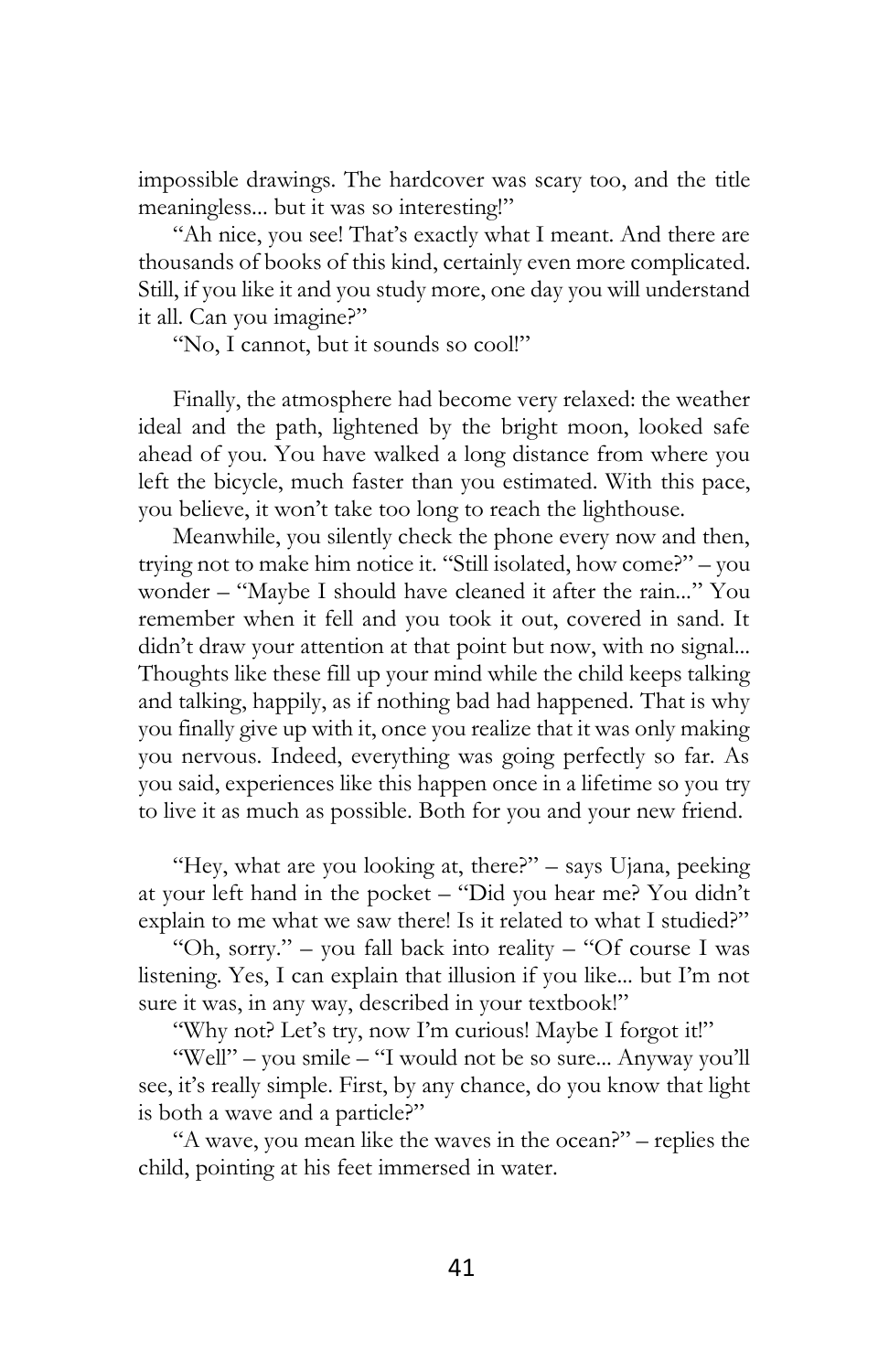"OK no, sorry, my fault, that's not what I... OK, let's take light, just light: light moves on a straight line, right?"

"Which line?" – asks the child.

"Any line, I mean, any direction, it doesn't matter."

"Any line... ah yes, you mean lines like the shadow from the window or from the clouds after it rains" – he exclaims with remarkable self-confidence – "But here we are in open space, and there's lot of space... so here light moves in all directions, no?"

"Well" – you smile again – "if we assume that light moves on a line, light moves always on a line. What's important is only that it doesn't bend, that simple" – you explain, enriching it with fancy gestures – "Well... yeah, let's say never."

"Why? I mean... you are assuming it, but I was not. Do I have to assume it with you?"

"Yes? I mean, since this is how it works, let's simply consider that light moves along a line, OK? Nothing complicated in here."

"But how do you know that this is true?" – he insists – "Light doesn't move at all, it's simply everywhere all the time, wherever there is the sun or the moon... I don't understand, sorry."

"Fine." – you take a long breath – "It's true because brilliant people studied it before, and all the amazing things we built in the last century work thanks to this information."

"Where?"

"Where what?"

"Where did they study it, those people... on which book?"

"No no, not on a book... They discovered it by themselves, studying light... observing how light behaves for many years!"

"For many years..." – murmurs Ujana, astonished – "So they must have had a very good sight because I can't see any line here, to me it doesn't move at all.... Can you see it too?"

"No, U, I cannot" – you answer disappointed – "No one can. They didn't do it with the naked eye, they used special instruments to discover it."

 $(0, 0)$ 

"Anyway, that was not really important. Let's simply assume that light moves on a line because people discovered it... OK?"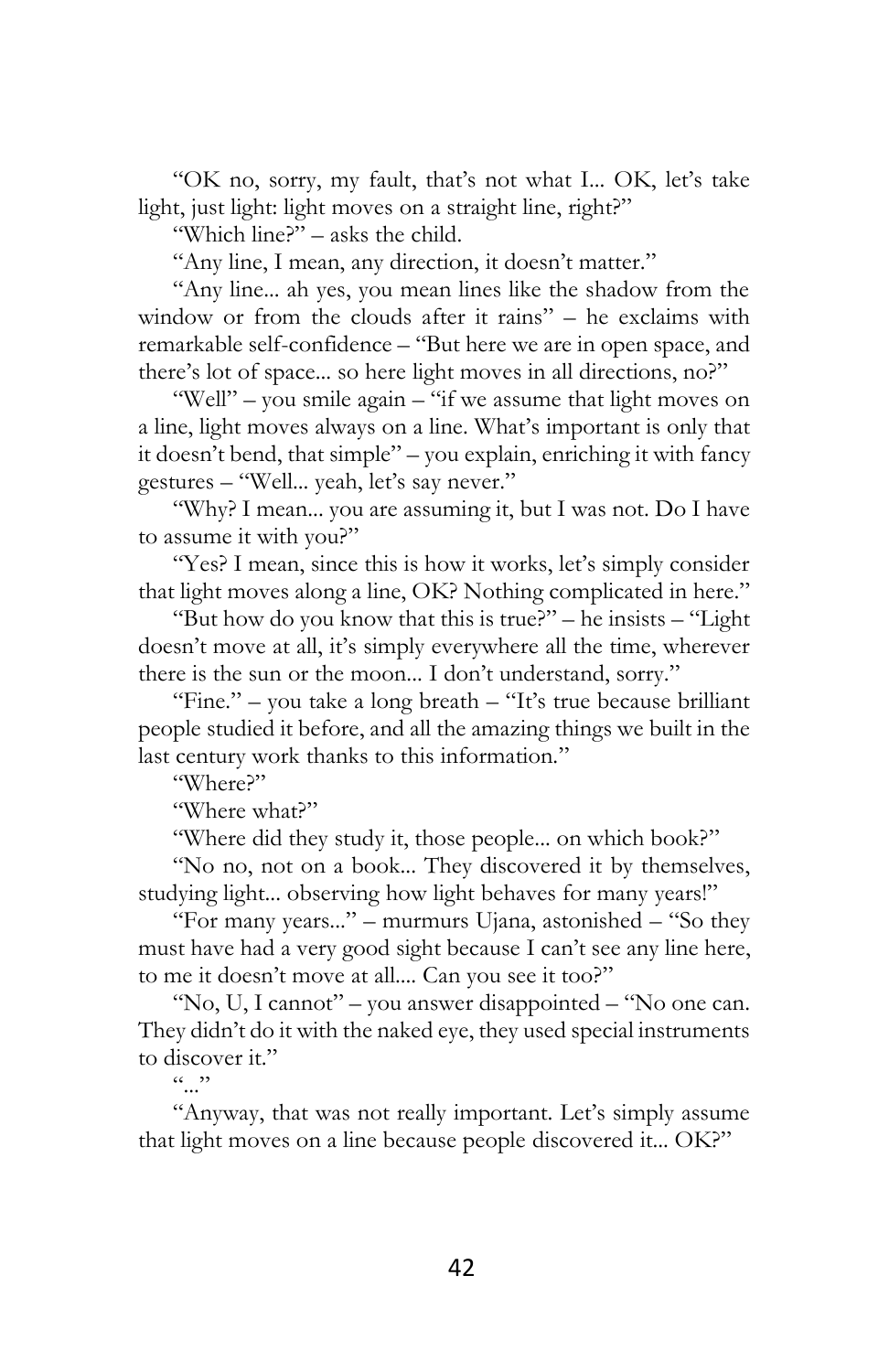"OK. If the world assumes that light moves always on a line, I'll do it too..."

"Fine. Then, let's also assume that light can move in many different ways, depending on the properties of the materials it passes through: if it's more dense, if it's less dense, if it's water, if it's air, things like that, OK?"

" $OK.$ "

"Great. Now, let's keep in mind that these properties, some properties, that are characteristic of every material, let's assume that they can be modified by changing the temperature… for example, heating up the air. Did you know it?"

"No... I know that if you burn something you can use it to cook, but then your eyes hurt and it's very unpleasant."

"Yes, OK, it's all connected somehow. Now, let's put together these pieces: light moves on a straight line, this direction depends on the material (in this case, the air) and temperature can modify its properties. So... if you change the temperature you change this direction and, to us, it seems like it is oscillating! Easy, isn't it?"

"But I didn't change the temperature."

"Oh no, not you. Street lights are hot and maybe there is fog or wind so together it seems they're moving, but it's only due to the air heating up and cooling down rapidly."

Ujana stays silent for a few seconds and slows down, looking at the soft ripples covering his feet. He even looks at you once or twice, as if, somehow, he was indeed willing to reply to your explanation, but every time the words got stuck in his throat. You give him time to think about it, while enjoying the beautiful landscape you were walking through. Suddenly, he stops and turns his eyes at you with a defiant attitude.

"Something is not clear?" – you ask.

"I'm not convinced by your explanation" – he murmurs – "You asked me to assume three things: one about how light moves, on a straight line, one about light and materials, and one about temperature which, in some way, modifies the material."

"Yes... then, what?"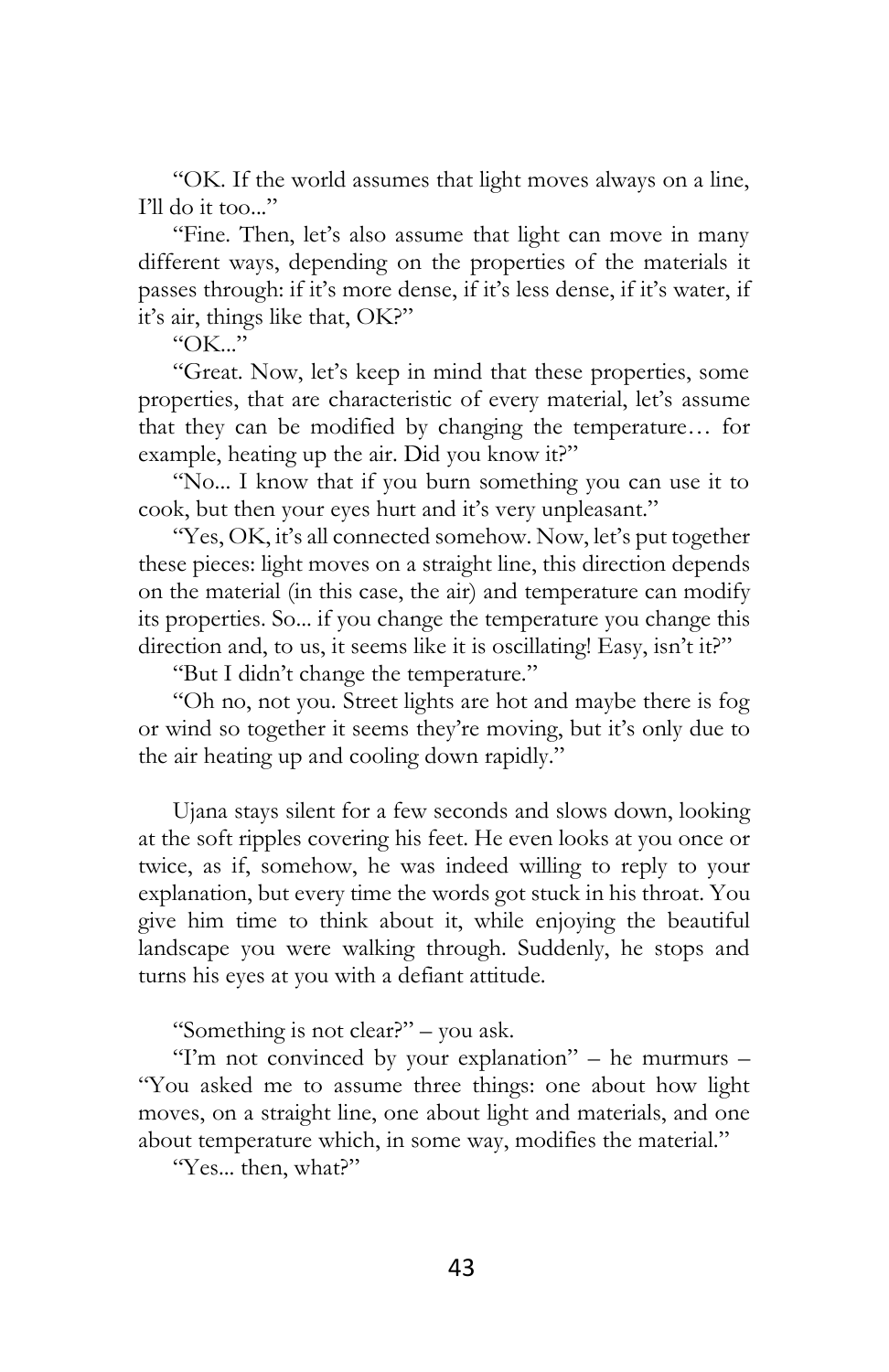"What? Couldn't you simply explain that light changes its direction, instead of explaining three different things? Now if I want to tell this story, I must explain three arguments and how to connect them instead of one."

 $R_{\rm 11}$ .

"Maybe you are not very good at teaching, are you?"

## 7

The beach unfolded for another kilometer after the first bay. Ahead of the turn, the landscape looked similar to the one behind: wide seashores, copious vegetation and undulating lands made of small dunes. The treetops got even darker on this side and the moon seemed intentioned to hide for a while behind the clouds.

"I'm sorry, I didn't have to" – he whispers. "It was not very nice from you." "I know... I'm sorry, I didn't want to offend you. I only..." "Don't worry, it's all right... nothing happened." "But you are offended, I can see it." "I said that it's all right. Please."

You keep on walking silent, looking far ahead. The child, visibly sad for the situation, walks next to you with a glum face. You feel that your reaction was exaggerated and that it is rather childish to get angry with a kid, but his words had touched chords that you didn't want to expose. There is nothing you can do but waiting a few minutes, until the nervousness disappears. Which is not late to come, a hundred meters further.

"Sorry, I got nervous" – you break the silence – "but it's not really your fault. I didn't have to react that way."

"It's OK, it's my fault, you were so kind to explain the..."

"I only got disappointed" – you interrupt him – "since I did my best to explain it to you clearly, and I put a lot of enthusiasm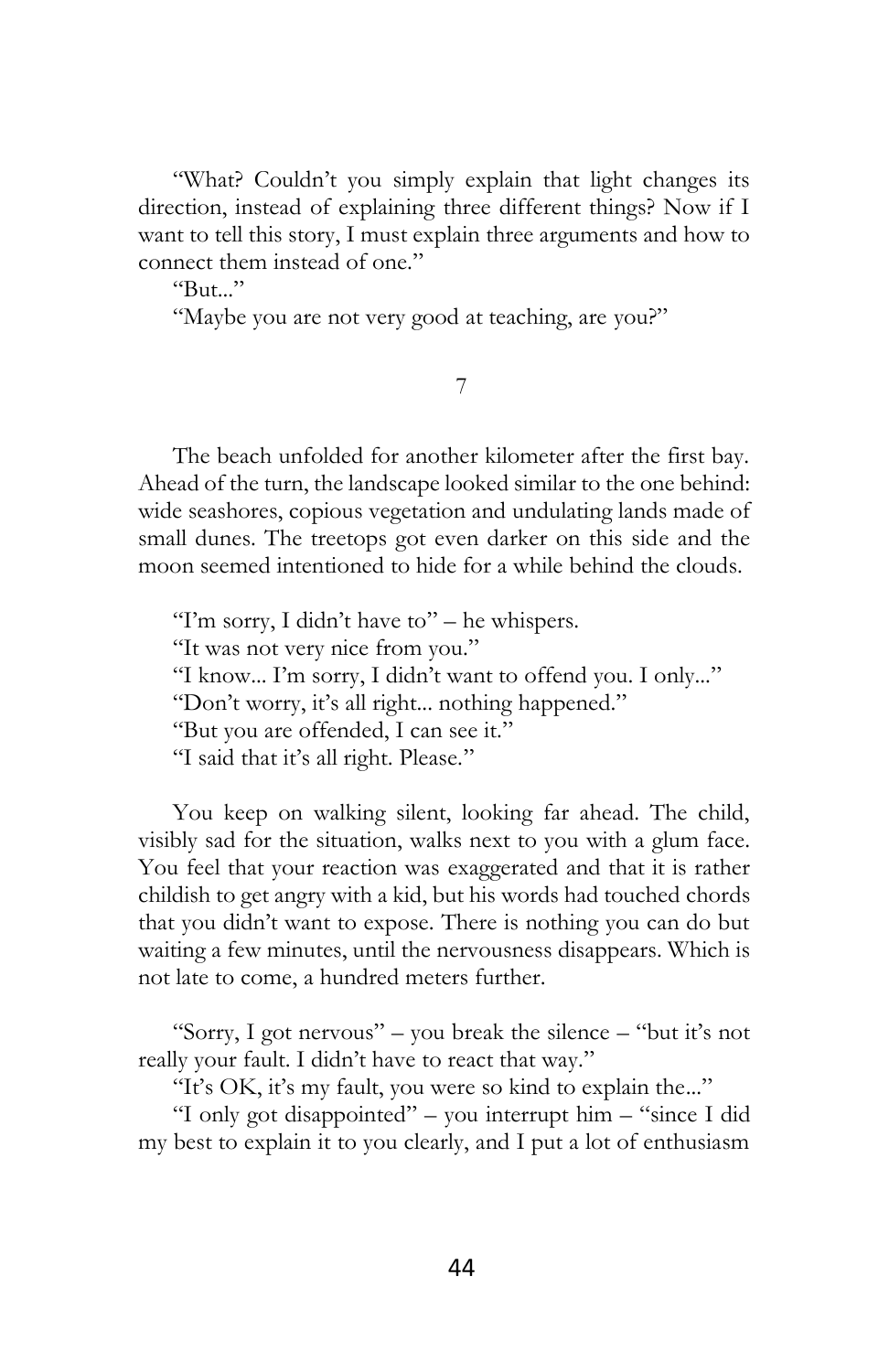in it. I also feel that I did well, so your words were unexpected... but I'm sorry, I definitely exaggerated."

"It's all OK, come on!" – he repeats, with a very big smile  $-$ "Let's forget about it and let's talk about something else?"

"No no, let's continue if you want. I would like to answer your questions and convince you about the story."

"Oh, then yes, please!" – he smiles  $-$  "Go go, I'm all ears!"

You pause for a while, to take back the concentration and to emphasize the new start. The sound of the waves, growing in the background, makes this moment unintentionally solemn.

"So, was it clear why it is good to know those three arguments, instead of just that one information?"

"No, not really, I'm sorry. Can you explain it again?"

"Sure. The reason is simple but, unfortunately, school doesn't teach to think this way..."

 $(0, 0)$ 

"So, first let me ask a simple question, OK?"

"Yes, sure... I hope I know the answer."

"Well, there's no answer to remember...

 $N_0$ <sup>"</sup>

"No. I mean, it's good that you care about notions but this is not everything, you know that right?"

 $(0, 0)$ 

"Maybe that is a bit abstract." – you think out loud – "Do you see what I mean?"

" 'You care about notions'... Why do I study, then?"

"Well, because notions are important, but more important is learning to think and solve problems even if you've never studied how before. What's really useful in life is knowing the relevant information and being smart, not remembering countless things!"

"But this is what we do at school: teachers never taught us to become smart. Does it mean that all these years were... useless?"

"No, of course not! But you see, it's like preparing a delicious cake and forgetting to add sugar: it won't be too successful as a cake. Even better, it's like a cook who remembers all ingredients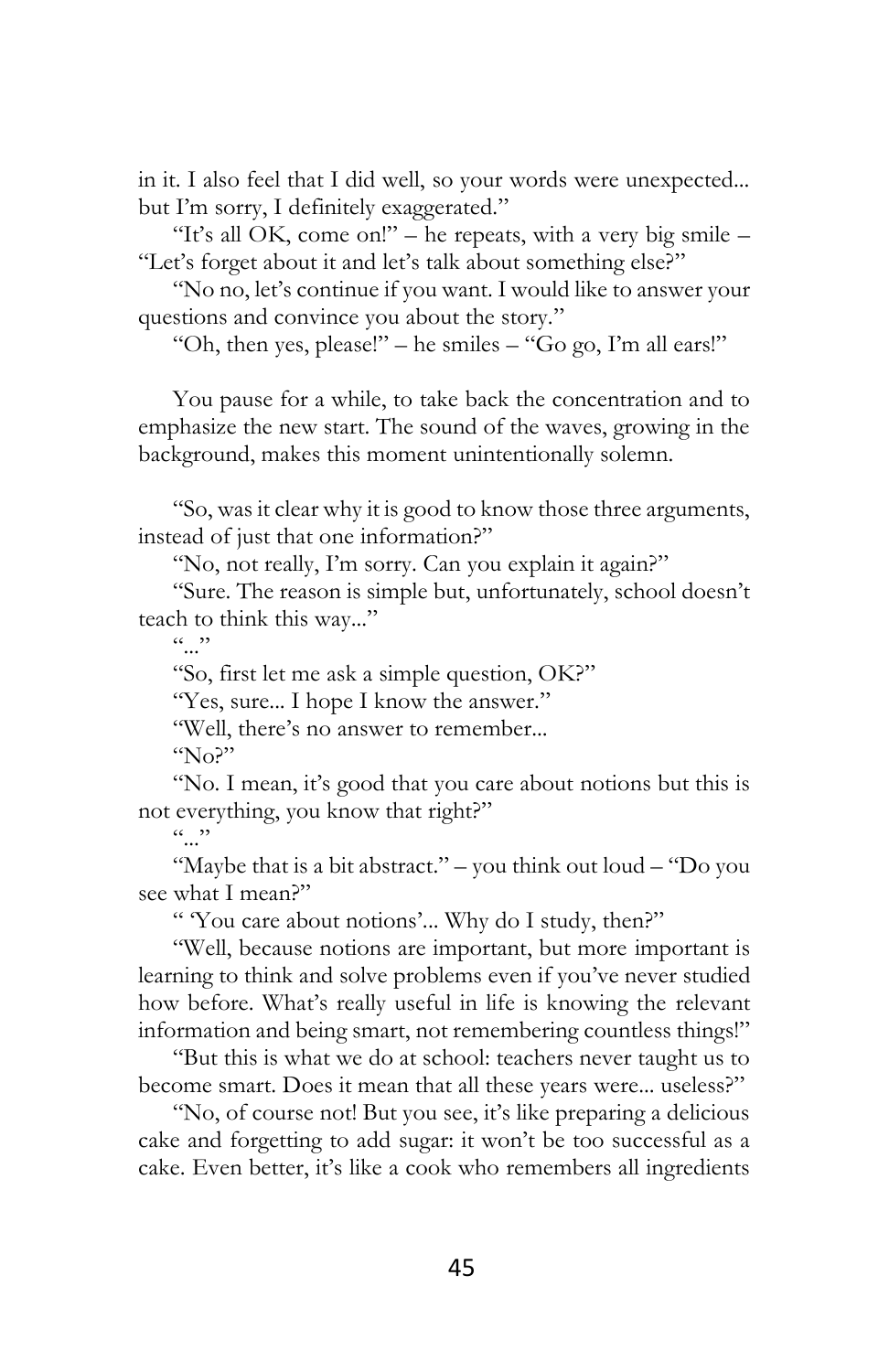for all recipes and dishes, but not how to properly combine them. Do you think she will become a good cook in life?"

"So, what I know is like the ingredients for a cook, and now I should learn how to use them... and if I do it, I will become smart: is that what you mean?"

"In a sense, yes. A good cook must know many recipes, but that's not enough."

"So my mom is a great cook because she knows many recipes and she also prepares delicious dishes!" – he exclaims smiling.

"Yes, I'm sure she's super good! Anyway, back to our topic: it's important to know many formulas and concepts, but it's even better to know how to combine them. This will be more and more important later, you'll see it yourself!"

"Cool, I understand now!"

"Great. Now, let me ask you a question: if you were that cook, would you prefer to remember thousands, millions of recipes for every single variant of a dish... or would you rather remember only a few important combinations, from which you can deduce, with your expertise, how to create all those variants?"

"Well, if I really had that expertise, I would prefer the second, to remember only a few."

"Of course, it's natural. It might seem strange, but this is why I asked you to remember three notions instead of one."

"Didn't we say that it's better to remember fewer things?"

"True, but these are like the important combinations for a cook. If you know them, you can explain not only this illusion but many, many more phenom... things you see in nature."

 $K_{A h}$  "

"Think about it: to describe everything, one would need to remember millions, billions, an infinite number of explanations, since two situations are never completely identical. Instead, it's much wiser to remember, say, a few hundreds, maybe hard, but which allow to explain everything. Isn't it a great idea?"

"Really, is this possible? How can one do that?"

"Well, that's precisely what science does: scientists do their best to discover the most fundamental objects and the laws to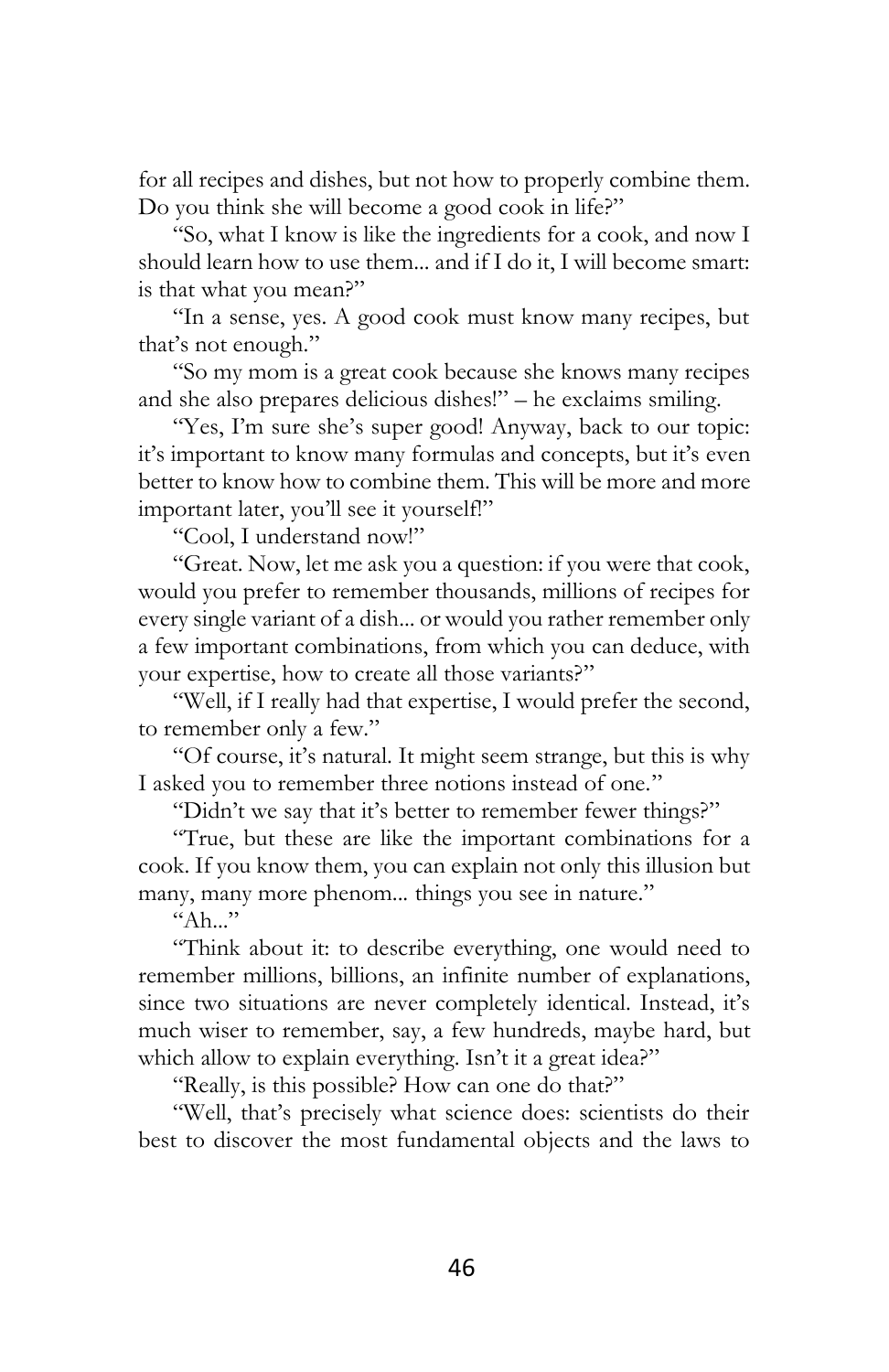combine them... just like a smart cook knows the ingredients and the useful tricks to prepare all dishes."

 $($ ,  $)$ 

"Yeah. So, now that we understand it better, I can tell you that those three things we assumed are, in fact, some of these laws! So, it's true that you have to remember three things instead of one, but you can now use them to explain a large number of other cool effects, even... why not, other optical illusions!"

"You mean, instead of one explanation, you gave me three (intermediate) explanations for this illusion... with the advantage that now I can use them also for many other things. Right?"

"Yes, exactly!"

"But this is so cool!" – shouts Ujana, enthusiastic.

"It is, science is too cool!"

"So, why do we memorize all those notions at school?"

"Well... I cannot say for other subjects like history, which are as important... but in subjects like math, or physics, these notions are tiny parts of the rules we have to describe nature."

 $"Oh..."$ 

"Yes, I know that they seem a lot and completely unrelated but trust me: they are not! And one day, soon, you'll find it out by yourself and remember this conversation!"

"I hope. Now it's all strange... but if you say so, I believe it."

"Sure. One day, maybe a few years from now, you will even understand that weird book that your father brought home. You'll see how things become simple by then!"

4

The walk was very nice and pleasant along the beach. Only now, a little further ahead of you, the sandy coast seemed to crash onto a rocky formation. Something that looked more and more like a cliff, judging from its dark, prominent shape. Yet, there was no reason to doubt you would be able to pass it, once you reach the base. During this time, Ujana has followed you a few meters behind, brooding over your words with a curious smile and absent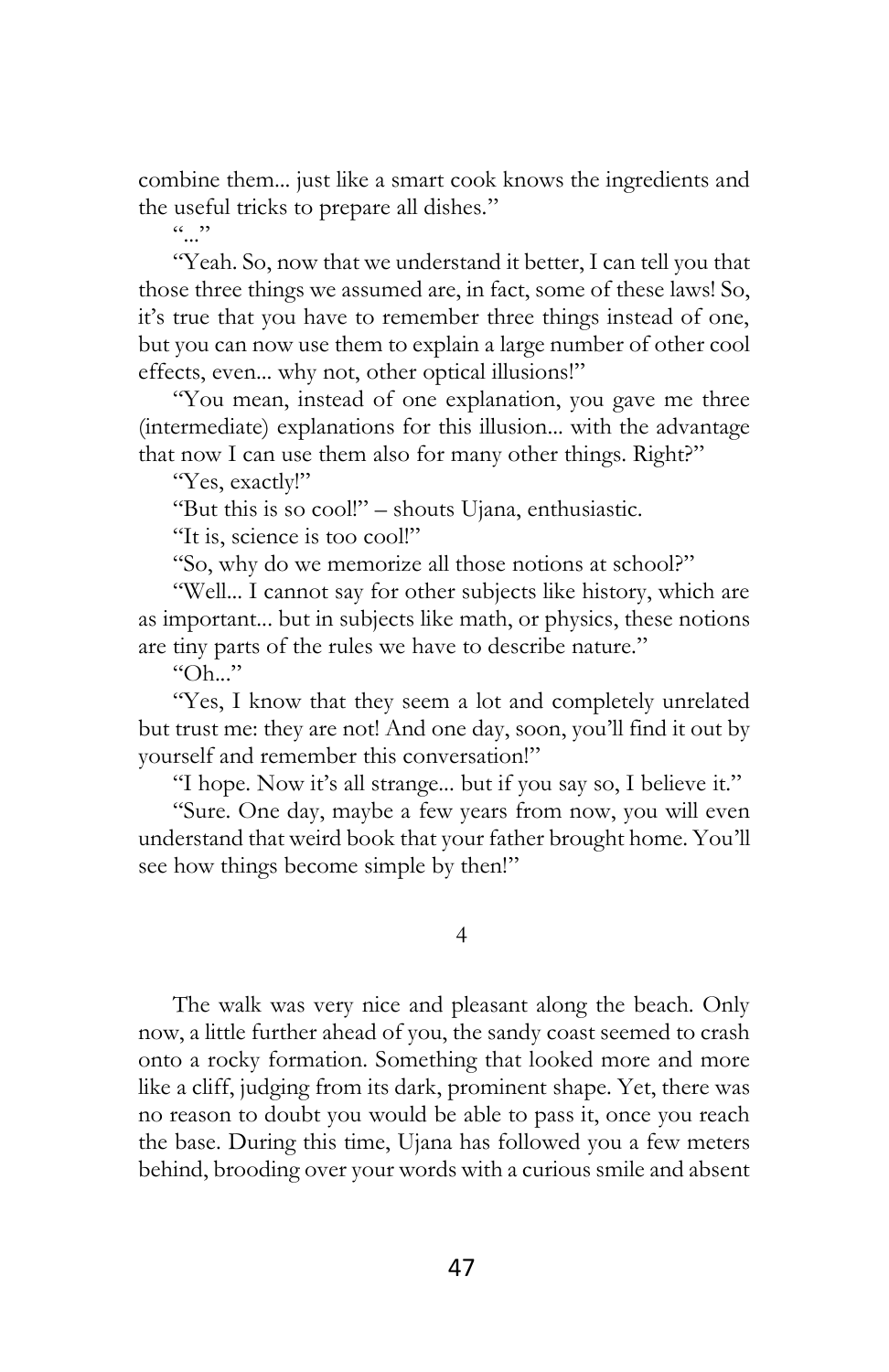eyes. You feel very happy and proud of your explanation: you did the right thing to motivate him, especially in that moment, and you did it in the best way. While he keeps on walking gazing at his feet, you raise your eyes up above, where hundreds of tiny stars are just appearing through the clouds. "So beautiful... A pity" – you think – "that he's still lost in his thoughts."

"Look, U, look at the sky. So many stars already!" "What? Ah, yes... nice" – he answers, turning for a second.

"Did I say something wrong?" You walk a few meters more, recollecting the past conversations, the words you used, his smiles and surprise. Ujana keeps walking, looking at you every now and then, until he slows down and breaks the silence, awkwardly.

"Hey... Can I ask you a question?"

"Sure. Is it all OK?" – you answer without hesitation.

"There's something I don't understand... but maybe you can explain it, since you know so many things."

"Oh, no" – you laugh – "I wish I did. Anyway tell me, what did you want to ask?"

He pauses, takes a deep breath and carefully formulates it.

"So, if science is as cool as you say, so cool that it can explain everything... even illusions... why does not everyone know it?"

You look at him smiling, surprised by such an unexpected and reasoned question. The answer seems rather obvious to you, but you take some time to weigh the words and to emphasize that you are giving it the importance it deserves.

"Well, that's a very good question" – you heard this incipit so many times that it lost its value – "One simple reason is that, while science is important, society also needs many other competences: to bake bread, to deliver mails, to clean roads... If everyone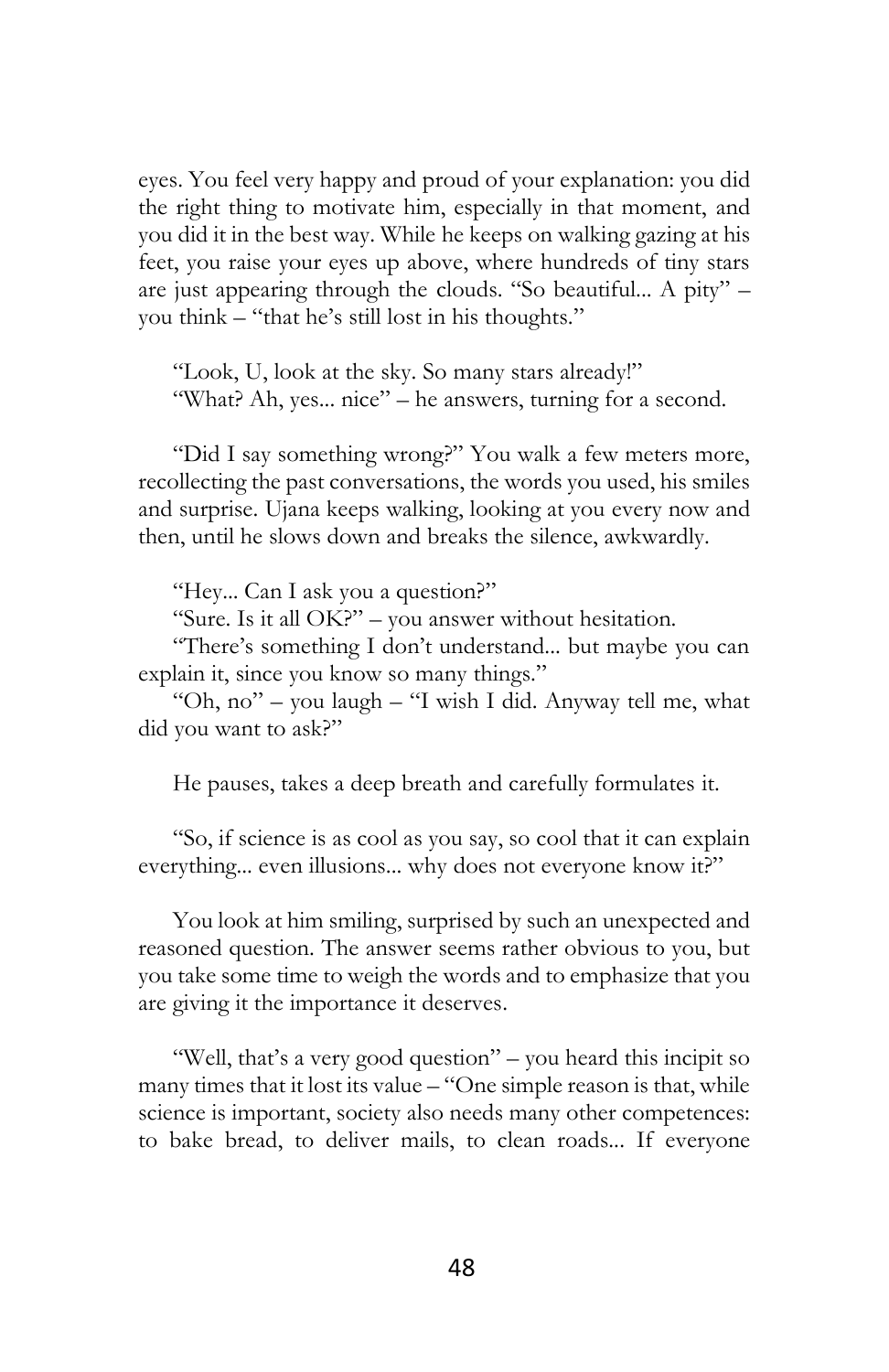became a scientist, there would not be enough places, and not enough people to take care of all the rest!"

"Fine, but they should at least know some, since it's so important as you said!"

"Yes, in principle that would be great but, you know, it takes many years to become a scientist... plus, it's hard to study, and people do not w... cannot spend this time. Also, as I said, we need many professions, not only scientists: this is essential for society. Can you imagine a world without doctors, or construction workers to build a bridge?"

"I see. Sounds like it's a pity for them, isn't it?"

"Somehow yes, especially if they don't acknowledge its role. But you see, there are many other awesome things that scientists rarely experience in their lives... you can easily imagine, being focused on your study day and night, sometimes obsessed by that... often it's hard to find a good balance between science and ordinary life, unfortunately."

"You mean, it's a pity also for scientists, because they miss a lot of other things?"

"Yes, correct. Sometimes scientists are aware of it, sometimes less. Anyway, at the end of the day, it takes a lot of sacrifices to achieve a goal (like many other jobs), so it's natural that something must be left out."

"I didn't think about it before, now that you say it."

"I can understand it, it's not easy to see from outside. One usually describes science as a romantic endeavor toward a greater understanding of reality, but that's not the whole picture. For example, people sometimes take great scientists as a model, and they put them forward as examples of success in life. Many people in the New Age have the highest admiration for Tesla or Einstein, for instance, but they ignore that, had they met them, they could have a different consideration of the person."

 $\cdots$ 

"Person and scientist are two sides of the same medal, and we may not like both. So I'm happy that you like science but we must face reality too!" – you conclude, trying to downplay it – "By the way I talked too long sorry... Did I answer your question, at least?"